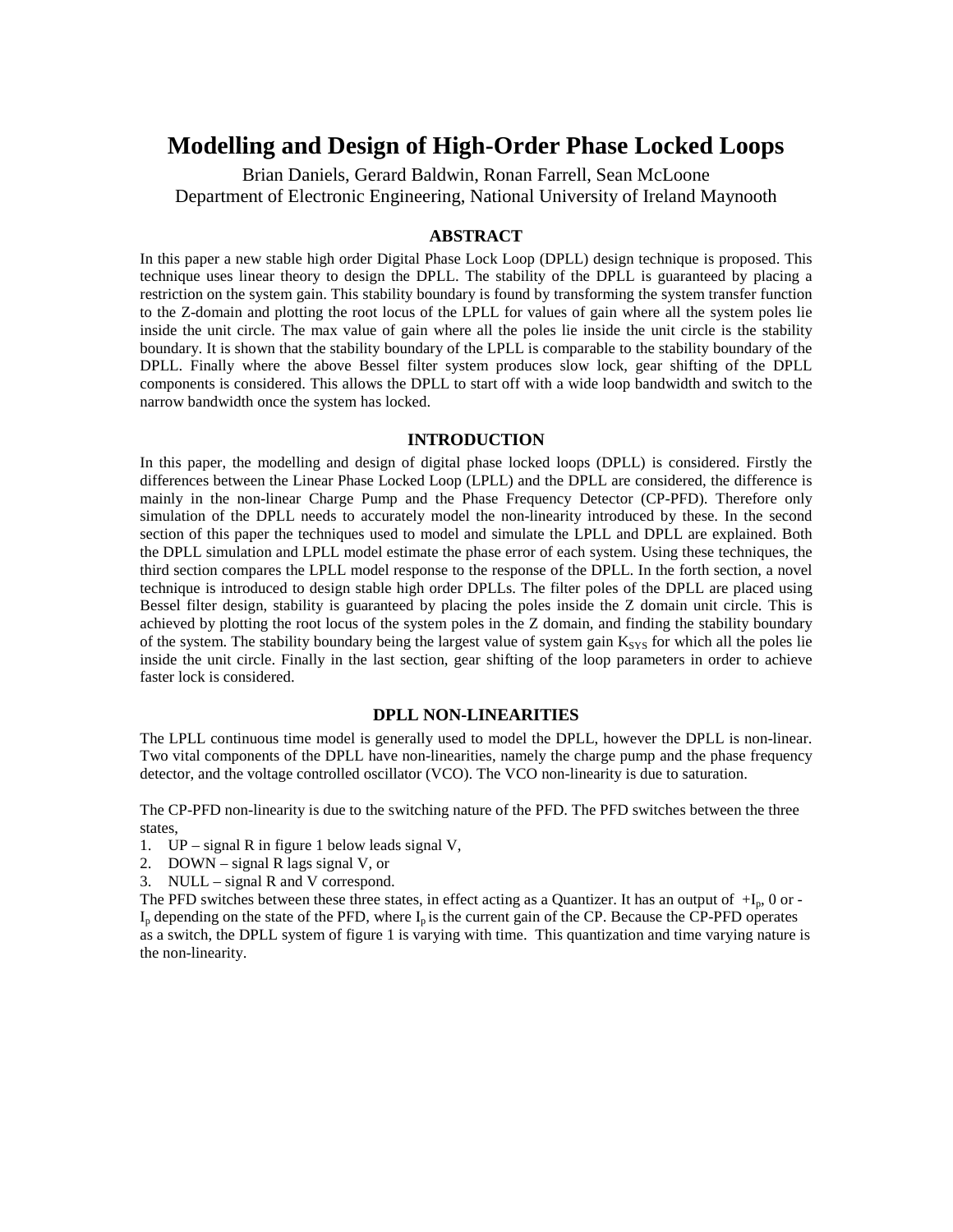

Figure 1: DPLL system

The PLLs non-linear operation as illustrated in figure 2. For a Digital PLL the inputs R and V will be square waves. The output of the PFD will be Up, Down or Null depending on whether the signal R leads, lags, or is incidental with the fed back signal V. The output of the charge pump will then be  $+I_p$ ,  $-I_p$  or zero respectively.



Figure 2: PFD input and Output signals

In order to analysis this system, the following assumptions are made [1]:

- 1. The PFD can be modelled as a subtractor if the assumption is made that the phase error of the DPLL is small. The linear PFD output corresponds to  $\theta_e = \theta_R - \theta_V$ .
- 2. By averaging over time, the time-varying operation can be bypassed. If each cycle has a duration of <sup>ω</sup>*<sup>i</sup>*  $2\pi$  seconds, where  $\omega_i$  is the frequency of the input signal, then the average error current over a cycle is

π θ 2  $\frac{1}{d} = \frac{1}{2} \frac{p}{r}$  $i_d = \frac{I_p \theta_e}{2}$  amps (This also corresponds to the averse error current over many cycles).

# **PLL MODELING AND SIMULATION**

### **Linear System Response Estimation**

The LPLL block diagram shown in figure 3 is traditionally used to model and design the DPLL. This system has all linear components with a subtractor and a gain  $K_C$  replacing the CP-PFD and an integrator and a gain  $K_V$  replacing the VCO blocks of figure 1. The charge pump gain  $K_C$  is equal to the charge pump current I<sub>p</sub> divided by  $2\pi$ . The control voltage of the linear PLL system can be estimated as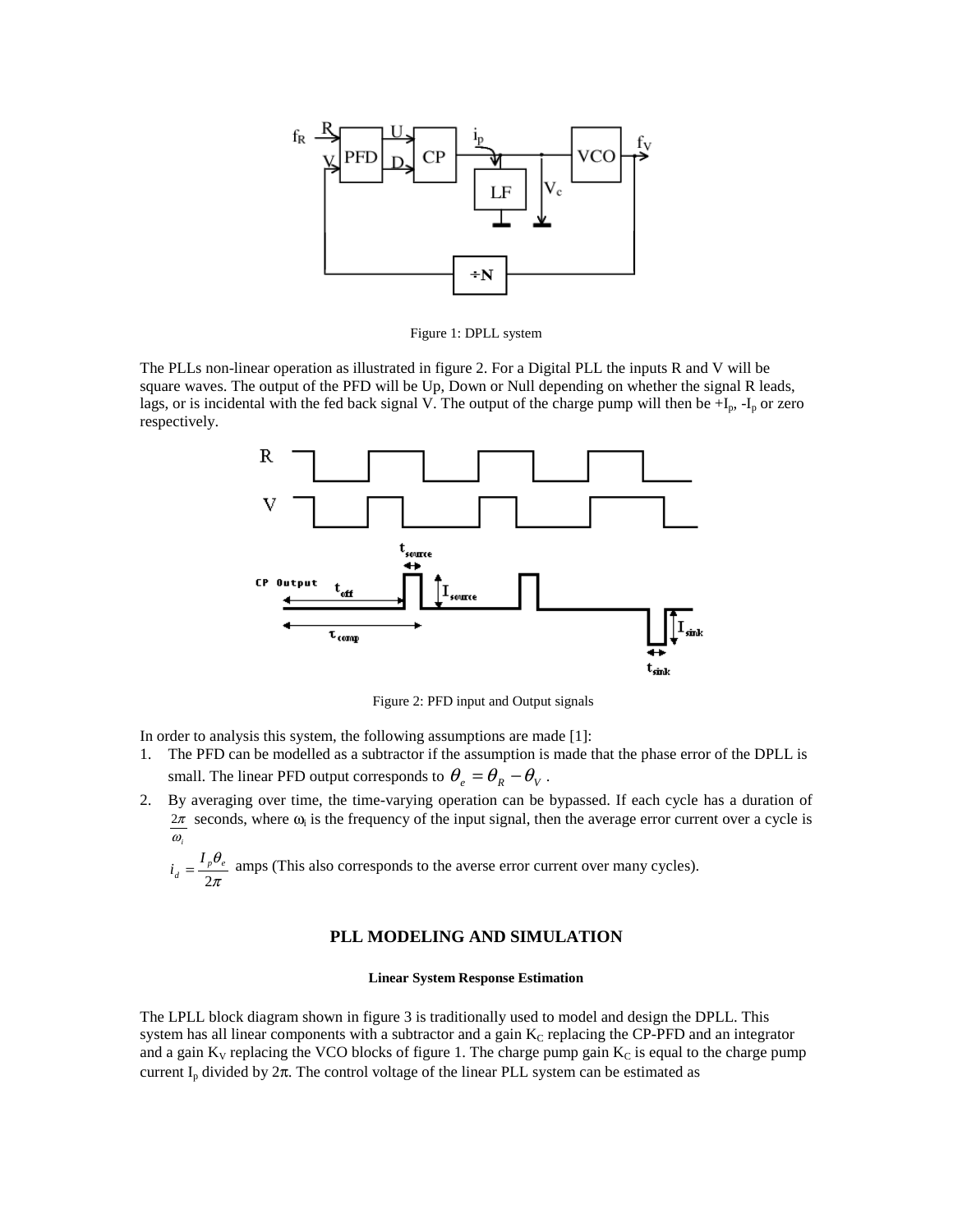$V_{c}(s) = I_{p}(s)F(s)$ , where F(s) is the transfer function of the loop filter, and the VCO output phase is  $P_e(s) = \frac{K_V V_c(s)}{s}$  $s) = \frac{K_{V}V_{c}(s)}{s}$ *s*  $\theta_{e}(s) = \frac{\mathbf{A}_{V} \cdot \mathbf{B}_{V}}{s}$ . With this equation the overall linear system transfer function can be calculated.



Figure 3: Linear PLL system

Traditionally [2] higher order  $(4<sup>th</sup>, 5<sup>th</sup>, 6<sup>th</sup>,$  etc) DPLL systems are designed by using Gardner's technique [1] to design a stable  $3^{rd}$  order DPLL, and then adding higher order poles at a location in the S-Domain much greater then the filter cut-off frequency, the intention is to insure that the system stability is dependent on only 3 system poles and that any higher order poles placed out of band will have little or no effect on the stability of the system. These systems are designed to reduce the noise in out of band frequencies, but the loop filter cut-off rate is still that of a third order system. This pole placement procedure reduces the number of poles that need to be considered when optimising the system, making this analysis simpler. For example it is possible to design a  $7<sup>th</sup>$  order stable PLL system [2] with three dominant poles, the stability of this system depends only on the effects of these three poles.

#### **Digital System Response Simulation**

The DPLL non-linearity in the VCO can be linearised by operating within a maximum and minimum control voltage restriction. The CP-PFD non-linearity exists because of the switching nature of the PFD. The CP-PFD operates linearly in any one state, the non-linearity occurs when the CP-PFD changes state. So the operation of the DPLL between state changes can be described by linear differential equations. The DPLL can be accurately modeled if the changing states of the PFD are considered. Using the charge approximation model [4] of a second order DPLL system the control voltage can be estimated using equation (1) below:

$$
V_C(t_n) = I_{CP}R + \frac{Q(t_{n-1}) + I_{CP}\Delta t}{C}
$$
 (1)

Where R and C are the resistor and capacitor values of the loop filter, Q is the charge on the loop filter capacitor,  $\Delta t$  is the discrete time step, and I<sub>CP</sub> is the current output of the CP-PFD. The value of I<sub>CP</sub> is dependent on the present state of the CP-PFD. The technique used to model the changing state of the CP-PFD is to use an event driven state machine model. This assumes that the PFD will always operate in one of the following three states:

- 1. Up (Reference Phase leads the VCO Phase)
- 2. Down (VCO Phase leads the Reference Phase)
- 3. Null (Neutral)

If the CP-PFD is in the Up state then the charge pump output  $I_{CP}$  is equal  $+I_p$ , where  $I_p$  is constant gain value. Likewise if the state is Down there is a  $-I_p$  current out, finally if the state is Null there is no current out from the CP-PFD. The state machine transitions are visually illustrated in figure 4 below, where  $\mathbb{R}^{\downarrow}$  and V↓ are the reference and VCO falling edge events.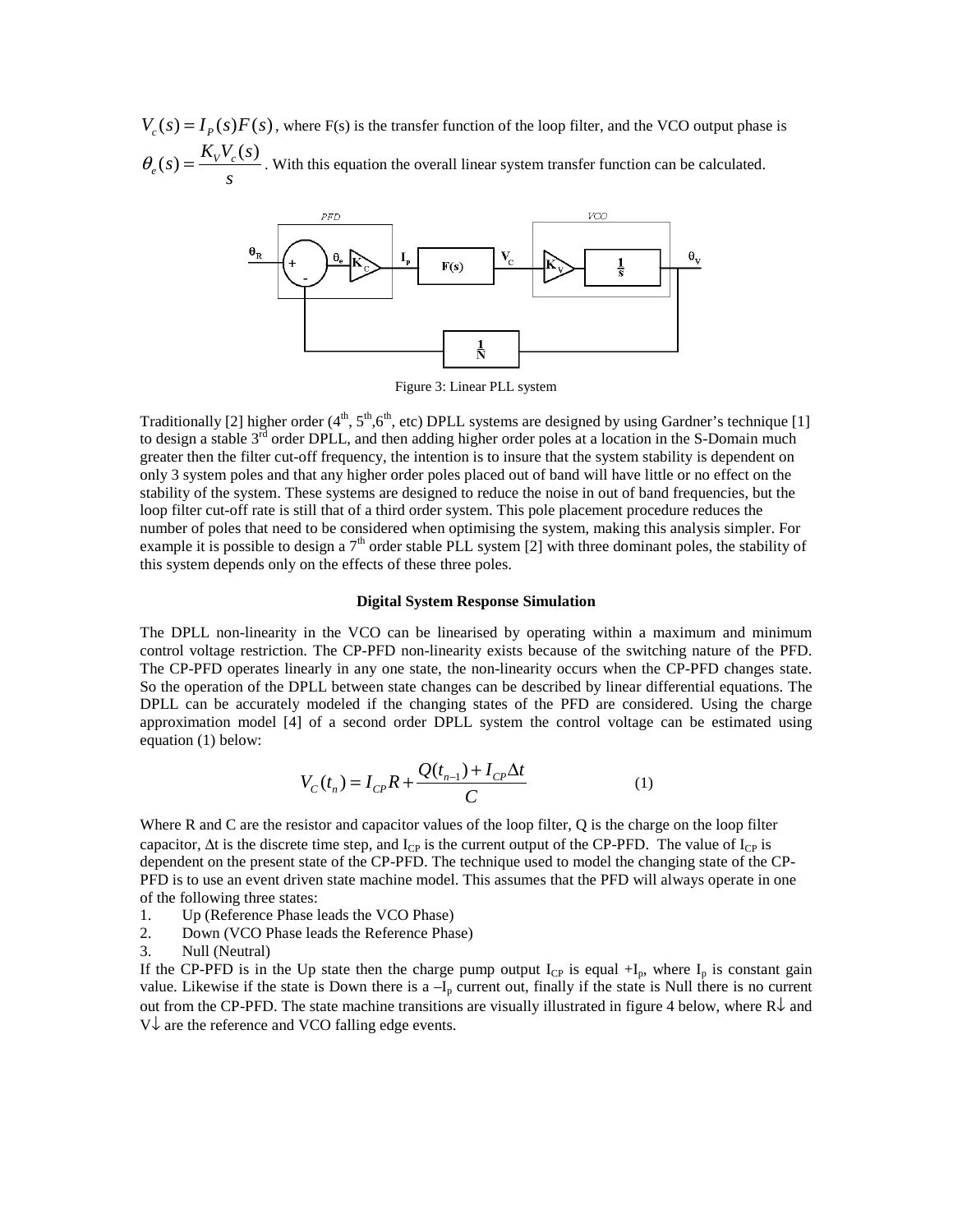

Figure 4: PFD State Diagram

The state changes after each new event detected in the system. For high order systems the DPLL difference equations cannot be solved in closed form. The solution is to numerically integrate the DPLL difference equation (2) to calculate the control voltage response  $V_c$  over time.

$$
\int_{0}^{\Delta t} V_c(t')dt = \Delta t V_c(t_n) + \frac{\Delta t (V_c(t_{n+1}) - V_c(t_n))}{2}
$$
 (2)

This introduces an approximation error into the model that can be minimised by using a small value of the time step ∆t. An important parameter of this event driven model is the phase of the VCO and reference signals. These parameters determine the instant at which events occur in the PFD and hence the current state and output value of the CP-PFD. The VCO and reference phase are calculated using the difference equations  $(3)$  and  $(4)$  below, where  $f<sub>r</sub>$  is the reference frequency.

$$
\varphi_{\nu}(t_{n+1}) = \varphi_{\nu}(t_n)
$$
  
+ 
$$
2\pi \left( K_{\nu} \left( \Delta t V_c(t_n) + \frac{\Delta t (V_c(t_{n+1}) - V_c(t_n))}{2} \right) + \Delta t f_{\nu 0} \right)
$$
  

$$
\varphi_r(t_{n+1}) = \varphi_r(t_n) + 2\pi f_r \Delta t
$$
 (4)

The CP-PFD detects falling edge events of the VCO and reference signals. The VCO signal falling edge occurs when the VCO phase is equal to  $2\pi N$ , where N is the feedback divider ratio, as shown in Figure 1 earlier. Similarly the reference falling edge occurs when the reference phase is equal to  $2\pi$ .

# **LINEAR/DIGITAL COMPARISON**

# **Estimation of phase error from CP-PFD data in the DPLL**

In the linear PLL the phase error is a continuous time representation of the phase difference between the reference and VCO signals. The CP output signal shown in figure 2 is not continuous time, therefore in order to compare the linear and digital PLL a continuous time representation of the above DPLL phase difference must be found.



Figure 5: CP-PFD input signals

To find the continuous time phase error between the reference and VCO signals of the DPLL, consider the two square wave signals in figure 5, the top one representing the reference and the bottom one representing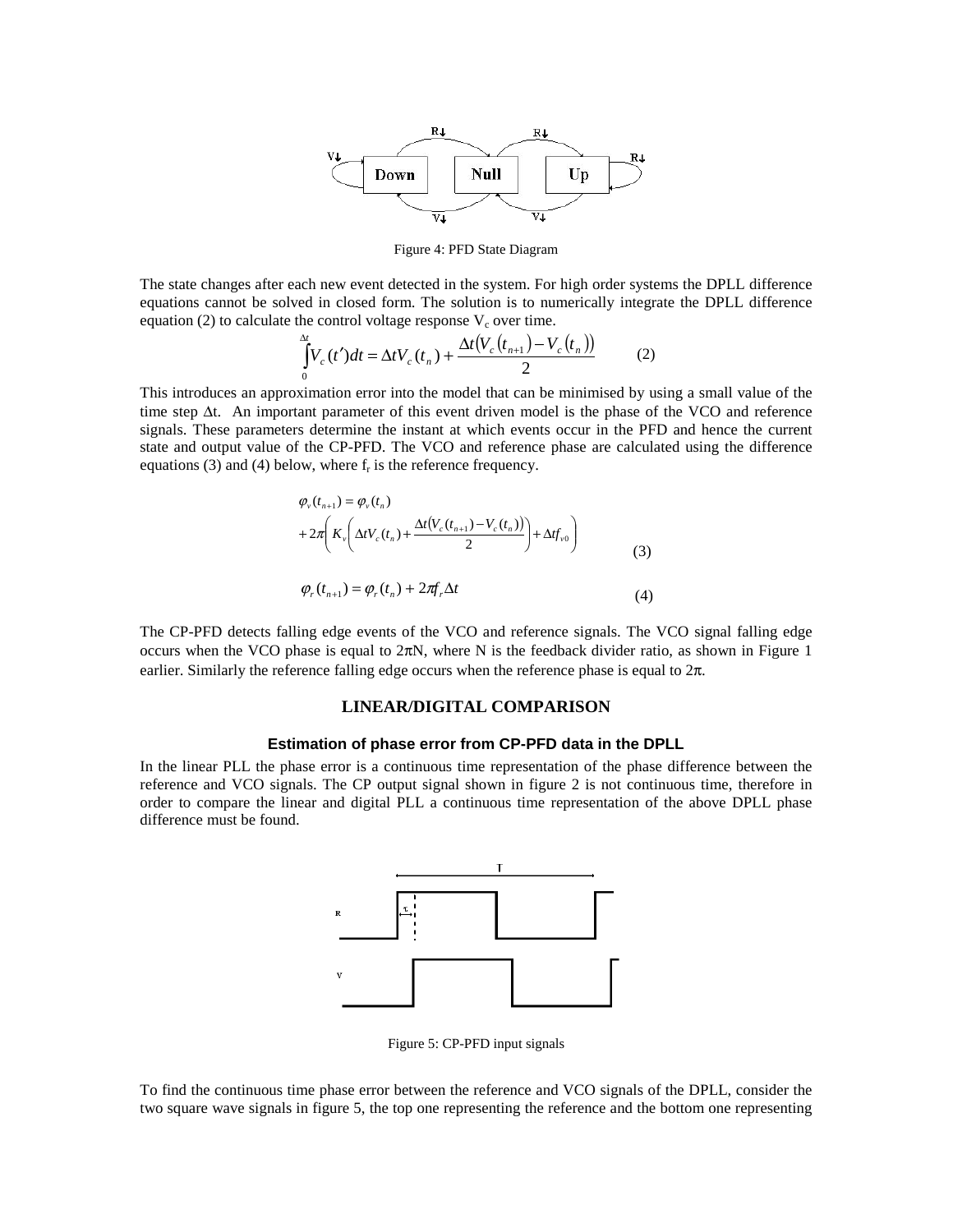the VCO or feedback signal. The frequency of the reference signal is equal to 1/T. If we consider the rising edges of both signals, then the time difference from the rising edge of one signal to the other is  $\tau$ . The continuous time phase difference between these two signals is equal to  $\phi_{error} = \frac{2\pi\tau}{T}$  **radians/s.** 

#### **Calculation of the Linear PLL step responses**

As mentioned earlier the non-linear CP-PFD can be approximated as a subtractor and a gain component, and the VCO as an integrator and a gain component. From figure 3 the closed loop error transfer function for this system can be calculated as:

$$
H_e(s) = \frac{Ns}{Ns + K_V K_C F(s)}\tag{5}
$$

The transient response of this transfer function ideally should represent the response of the DPLL phase/frequency error. Using linear theory the phase step response of the above  $H_e(s)$  is  $\Theta_e(s) = H_e(s) \frac{\Delta \Phi}{s}$ , where  $\Delta \Phi$  is the change in phase. Therefore the phase step response of the LPLL is:

$$
\Theta_e(s) = \frac{\Delta \Phi N s}{N s^2 + K_V K_C F(s) s}
$$
 (6)

Similarly the frequency step response of the LPLL for a frequency step of ∆ω is:

$$
\Theta_e(s) = \frac{\Delta \omega N s}{N s^3 + K_V K_C F(s) s^2} \tag{7}
$$

Finally for a frequency ramp of ∆ϖ over a time period of t, the system response is:

$$
\Theta_e(s) = \frac{\Delta \varpi N s}{N s^4 + K_V K_C F(s) s^3} \tag{8}
$$

#### **Comparison between the Linear and Digital Responses**

In the following example the LPLL and DPLL are modelled and simulated respectively and the response of both systems are compared. The system component values for this example are filter capacitor  $C_1 = 20pF$ , filter resistor  $R_1 = 9k\Omega$ , VCO gain  $K_V = 10^6$ , and charge pump gain  $K_C = 10^{-6}$ . In figure 6 a plot of the DPLL and LPLL phase step responses for a phase step of  $\pi$  is shown.

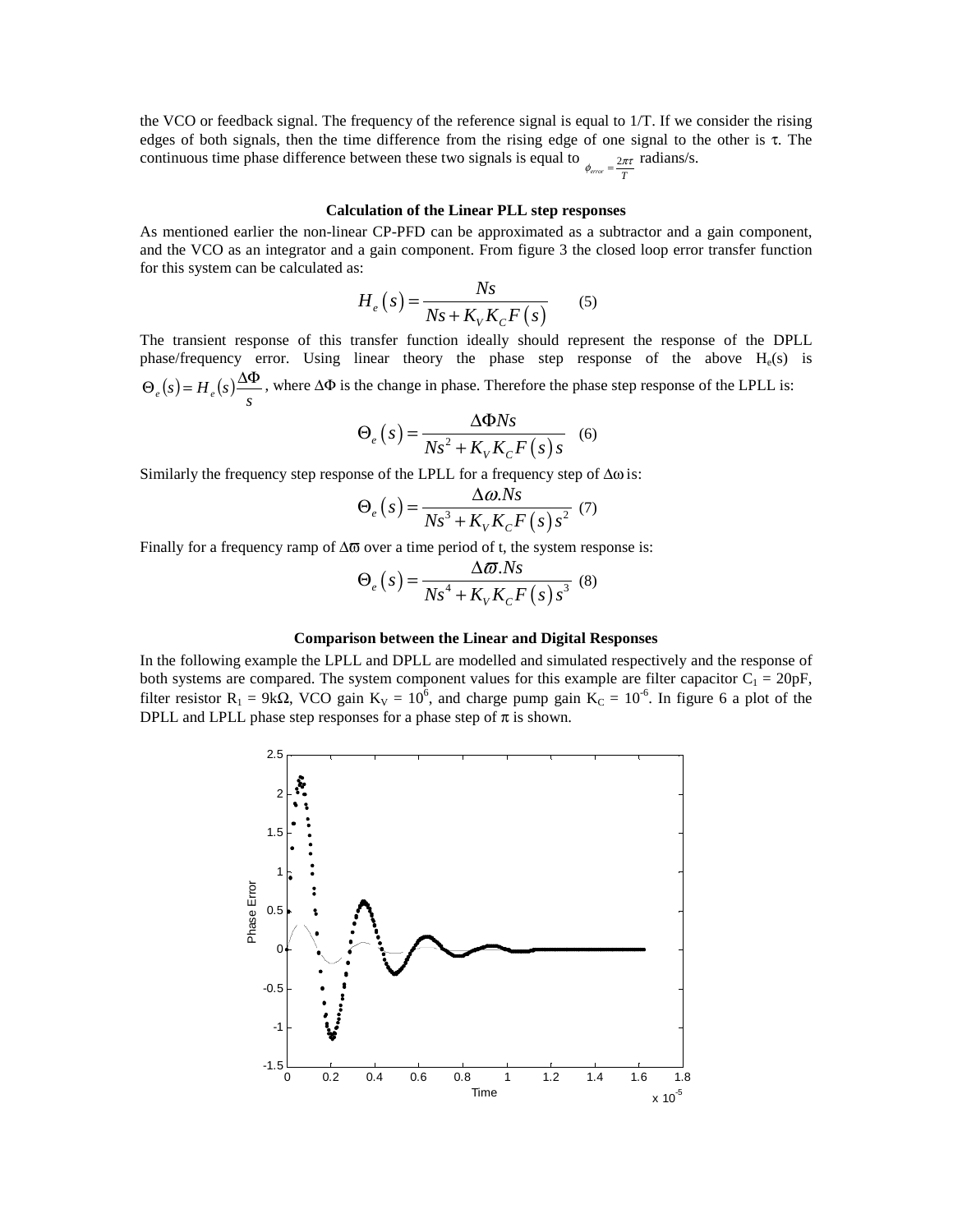### Figure 6: Phase error responses of LPLL(--) and DPLL(..)

Because of the non-linear nature of the DPLL the simulations show a difference in response, it is clear that this non-linearity causes the DPLL to be less stable. The difference in response of both signals in figure 6 is shown in figure 7 below. As the PLLs approach the locked state the phase difference between the DPLL and the LPLL is reduced. This is expected as the DPLL is assumed to be linear for a small phase error.



Figure 7: LPLL and DPLL phase error difference

The above simulation is extended to vary the phase step. Figure 8 shows the responses for the various phase step inputs as it varies from 12  $\frac{\pi}{\sigma}$  to  $\pi$ . As expected the difference between the LPLL and DPLL increases as the phase step is increased.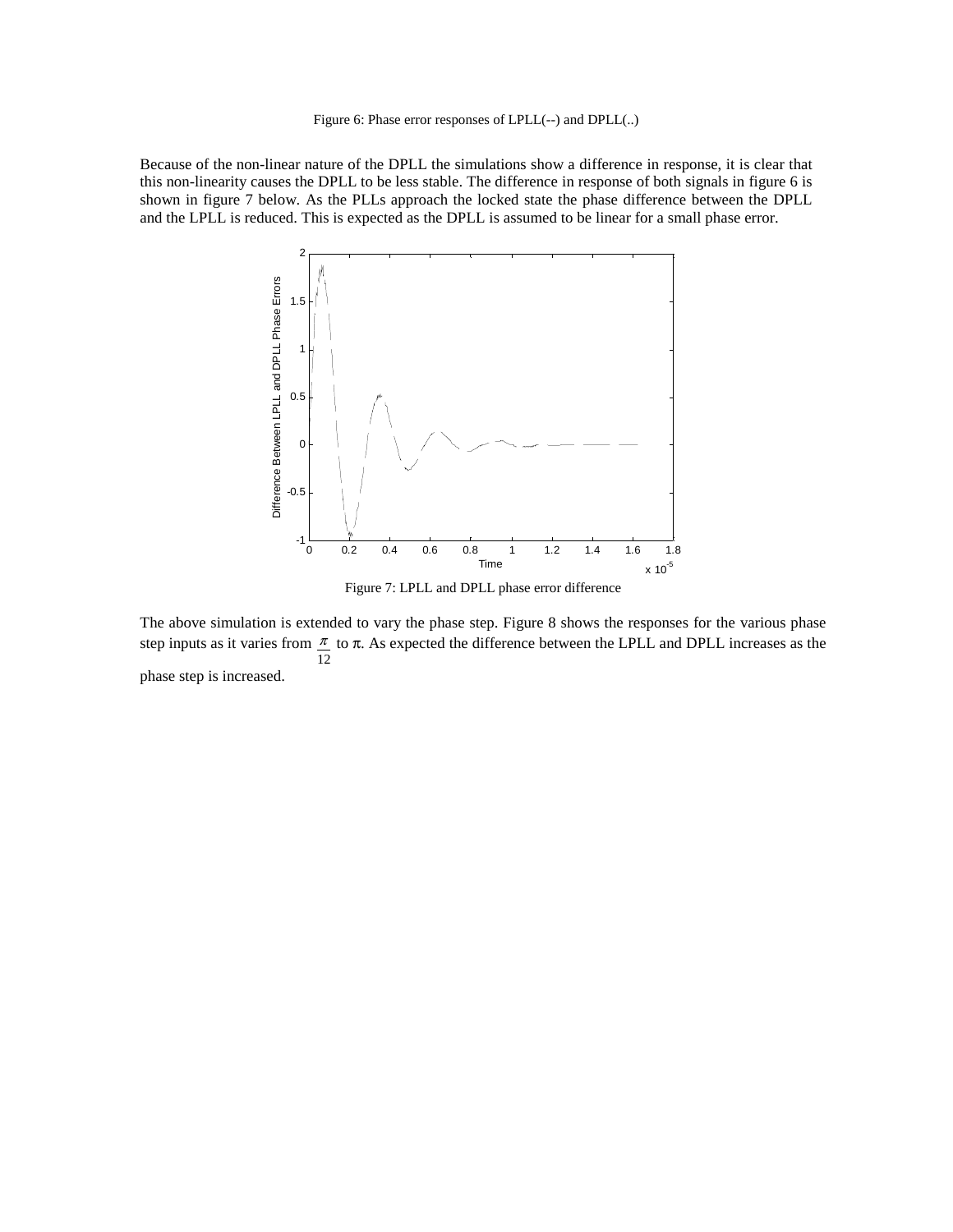

Figure 8: Difference for range of phase steps

## **Frequency step response**

Similarly, the difference between the DPLL and the LPLL frequency step responses is increased as the frequency step size is increased. This is shown in figure 9 below.



Figure 9: Difference for Variation of Frequency steps

From figure 8 and 9 it is clear that the difference between the DPLL and LPLL phase error response increases as either the phase step or frequency step sizes are increased. So the DPLL is more linear if it operates within a small region and does not deviate outside this region. In the next section the difference between the LPLL and DPLL as the reference frequency and the system bandwidth are increased is considered.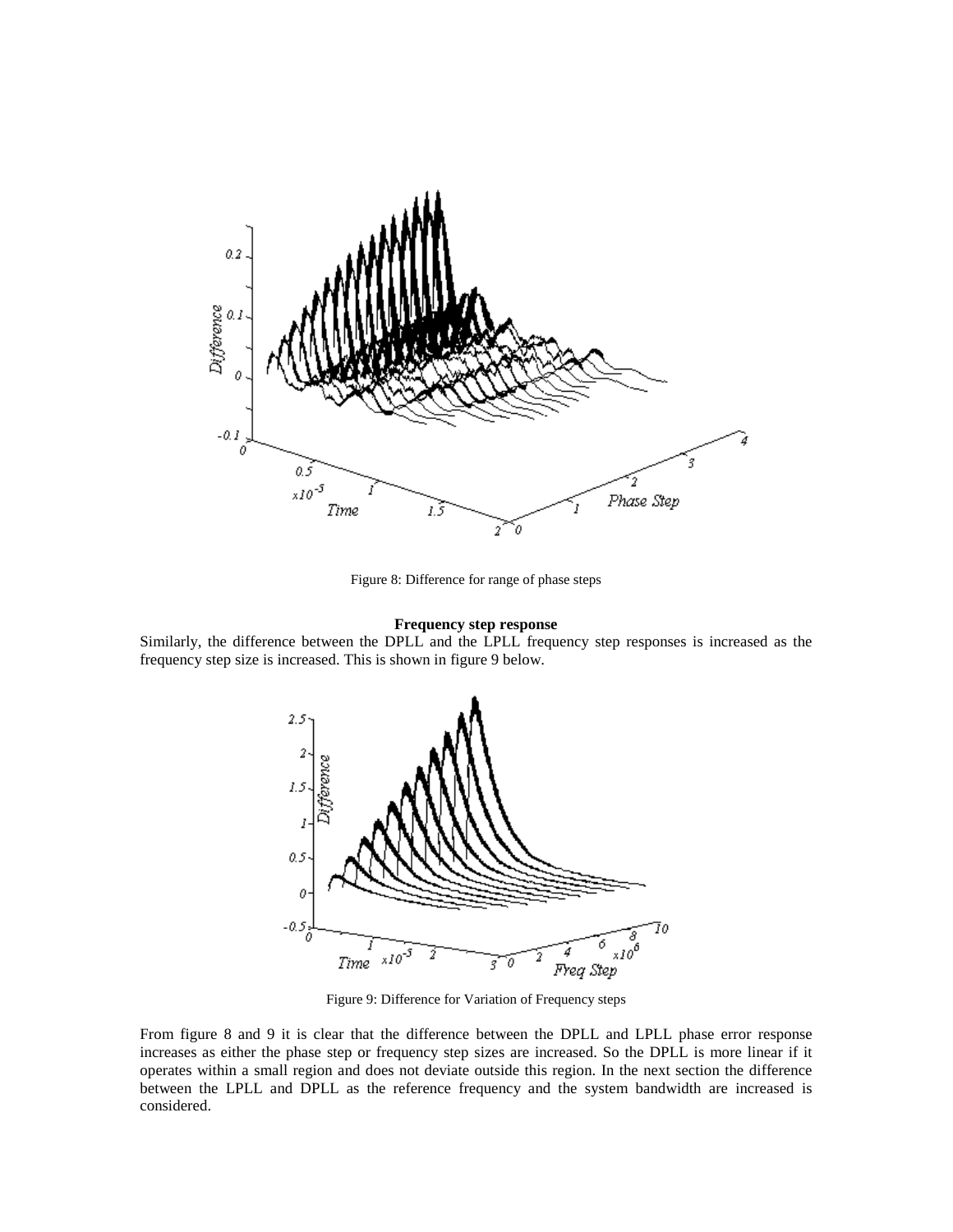# **FILTER POLE PLACEMENT DIGITAL PLL DESIGN TECHNIQUE**

In this section the Bessel filter design technique is used to design a stable high order digital PLL by optimally placing the poles of the PLL loop filter. In [1] the linear PLL model is used to design the digital PLL. The system is stable if the z-domain transfer function poles lie inside the unit circle. The poles of this system are placed using the Bessel filter design technique, and using the aforementioned root locus technique to obtain the maximum gain of the stable system. It is shown that a stable high order digital PLL with a sharp cut-off frequency can be designed.

The Bessel filter design technique optimally places the poles of the low pass filter system in an arc as shown in figure 10 below. This produces a sharp cut-off frequency at the desired frequency, in this case at a normalised cut-off frequency of  $\omega_c = 1$ .



Figure 10: Plot of Bessel Filter Poles with normalised cut-off frequency

Figure 11 shows the magnitude responses of low pass filters, designed using standard PLL rules of thumb and various orders of Bessel filters, for a cut-off frequency of  $10^6$  rad/sec.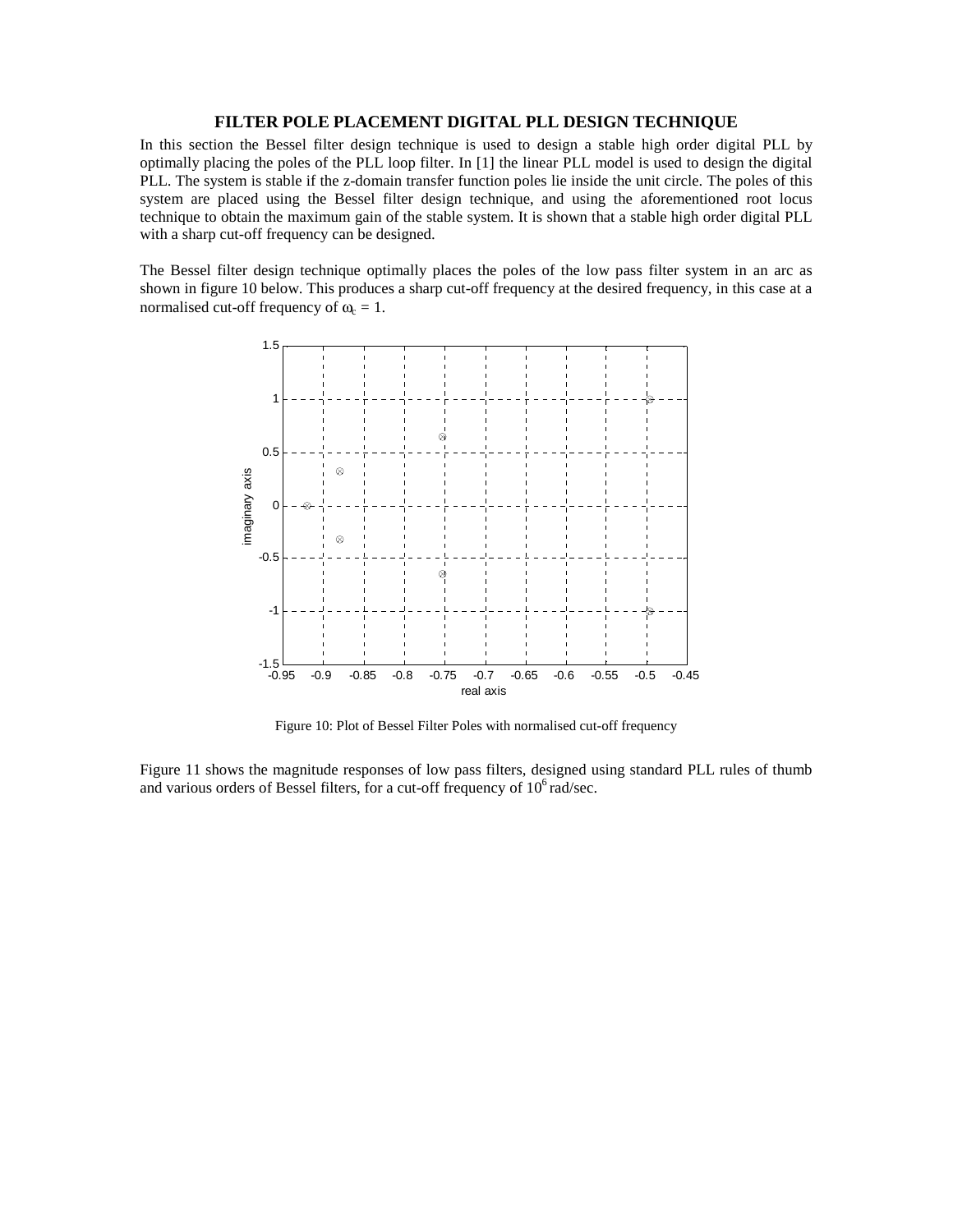

It is obvious from the above plot that the Bessel filters have a much sharper cut off then the standard PLL filter.

## **Stability Criterion**

The transfer function of the above Bessel filter is F(s), using this filter as the loop filter of the PLL, the transfer function of the closed loop PLL system is  $H(s) = \frac{K_V K_C F(s)}{K_V K_C}$  $\left( s\right)$  $V^{I\Lambda}C$  $K_{V}K_{C}F(s)$  $H(s) = \frac{H(s) - H(t)}{s + K_y K_c F(s)}$ . A restriction on the value of

 $K_{SYS}$  can be estimated using a root locus plot of the system poles as  $K_{SYS}$  increases. Where  $K_{SYS}$  is the sum of all gains in the DPLL system, these are the charge pump gain, the filter gain and the VCO gain, therefore  $K_{SYS} = K_C * K_F * K_V.$ 

 $V^{I\Lambda}C$ 

Using linear theory, in the z-domain the system is stable if all the poles lie inside the unit circle. The zdomain transfer function is found from H(s) using the bilinear transform, from this a root locus plot of the system poles as the gain increases from 0 up to  $K_{SB}$  is plotted.  $K_{SB}$  is the value of gain for the PLL with a pole on the unit circle this is illustrated in figure 12 as the stability boundary limit. It is intuitive that if the above stabilisation technique works then the system should be stable for values of  $K_{SYS} < K_{SB}$  and unstable for values of  $K_{SYS} \ge K_{SB}$ .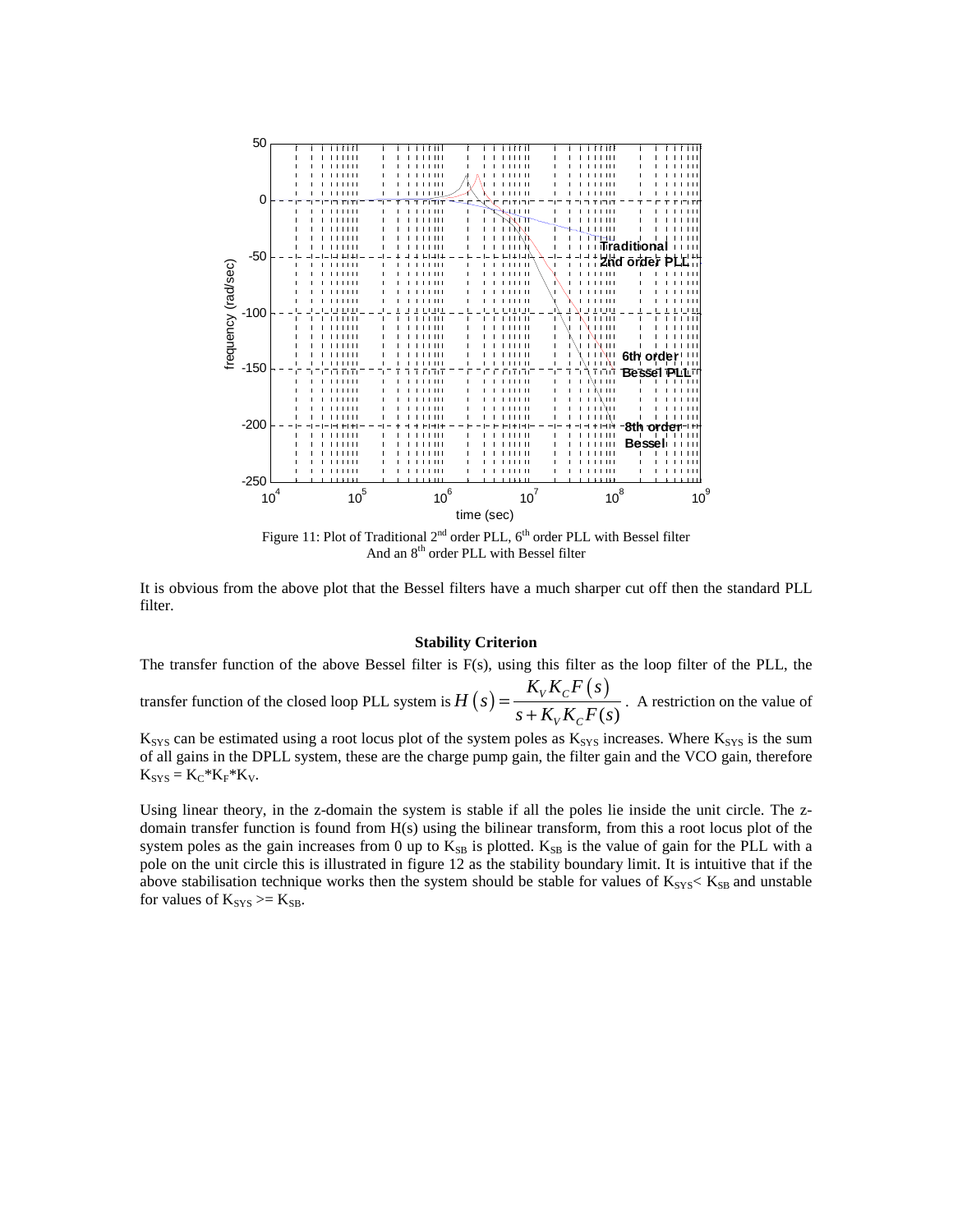

Figure 12: Root Locus Plot for a Second order PLL system

In the previous section, it was shown that by placing the poles of the PLL loop filter using the Bessel design technique, a sharper cut-off frequency is achieved. In this section it was shown that for any order of PLL system the stability is assured by placing a constraint on the gain  $K_{SYS}$  of the system by keeping all the poles inside the unit circle. An example of the root locus plot for a fifth order PLL is shown in figure 13. In the next section, both these techniques are used to design a stable high order PLL with a sharp cut off frequency.



Figure 13: Root Locus Plot for a fifth order PLL system

#### **High order PLL design using pole placement**

For a PLL with a given frequency cut-off requirement of  $\omega_c$ , the poles of the loop filter are optimally placed to achieve a sharp cut-off using the Bessel technique. The linear PLL system is then converted to the Zdomain using the bilinear transform. The root locus of this system is plotted while all the poles lie inside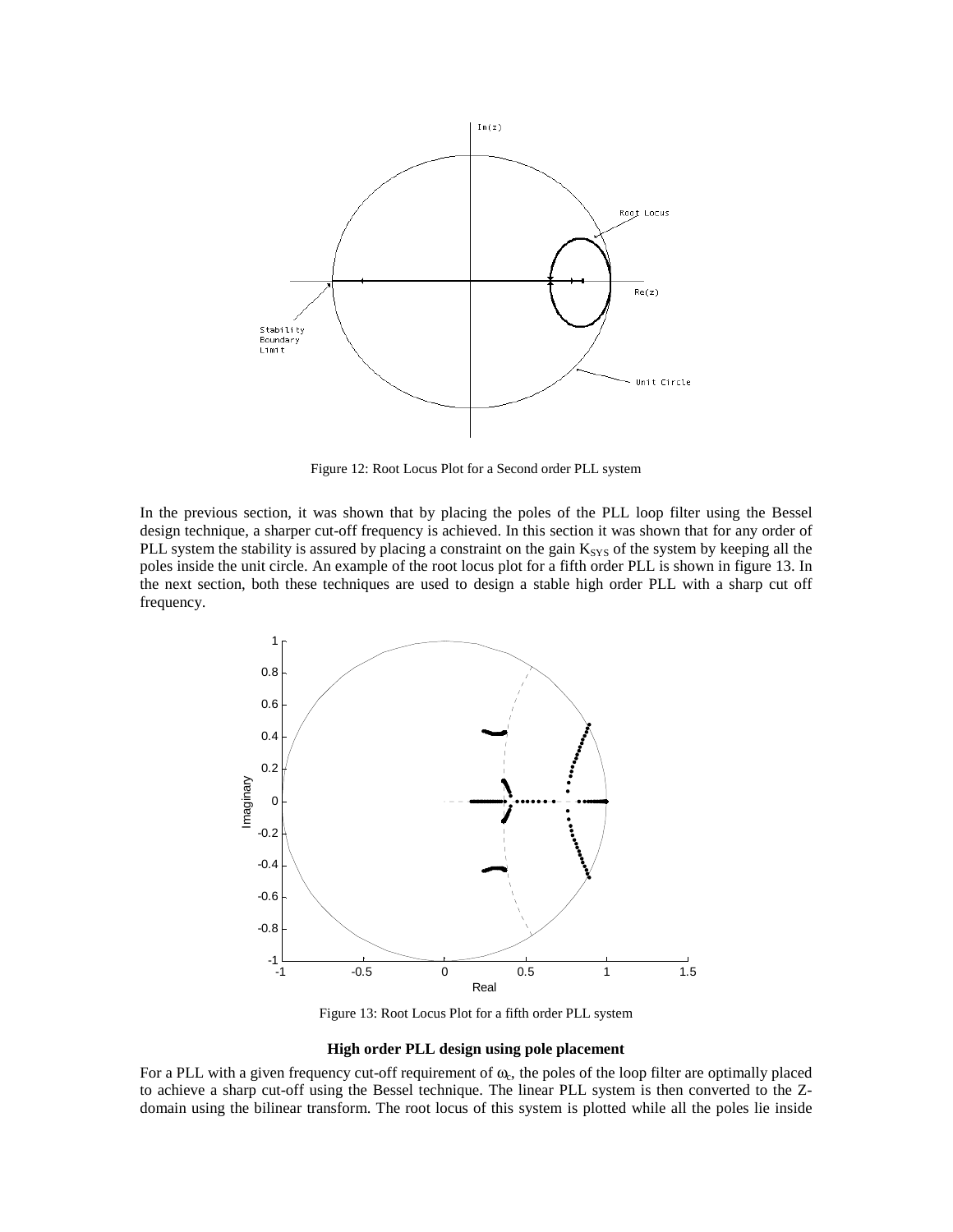the unit circle.  $K_{SB}$  is the gain at which a pole of the system lies on the unit circle. The required digital PLL can then be designed using the Bessel loop filter transfer function and a choice of gain that is stable and meets the transient requirements of the system.

The stability boundary of the Digital PLL is where the transient response of the system reaches a limit cycle, ie where the system oscillates about a point, this is illustrated in figure 14 below. The gain of this system  $K_{SYS}$  is equal to the gain at the stability boundary  $K_{SB}$ , therefore the system never decays to a stable point, and never expands to infinity.



Table 1 below shows the value  $K_{SB}$  for both the linear and digital PLL, for a range of frequencies from 1GHz up to 5GHz, estimated using the above definitions of the stability boundaries.

|                       |       | 2.0   |       | 3.0   | 3.5   | 4.0   | 4.5   | 5.0                                                                              |
|-----------------------|-------|-------|-------|-------|-------|-------|-------|----------------------------------------------------------------------------------|
| $K_{SB}$ of LPLL      |       |       |       |       |       |       |       | 2.88E+08 4.33E+08 5.77E+08 7.21E+08 8.65E+08 1.01E+09 1.15E+09 1.30E+09 1.44E+09 |
| $K_{SB}$ of DPLL      |       |       |       |       |       |       |       | 2.88E+08 4.33E+08 5.77E+08 7.21E+08 8.65E+08 1.01E+09 1.15E+09 1.30E+09 1.44E+09 |
| % difference<br>0.012 | 0.017 | 0.021 | 0.023 | 0.032 | 0.036 | 0.042 | 0.045 | 0.052                                                                            |

Table 1: LPLL and DPLL stability boundaries

A plot of the percentage difference, figure 15 and 16, shows that the difference between the  $K_{SB}$  of the LPLL and the DPLL increases as the cut-off frequency of the system increases and as the filter cut-off frequency or system bandwidth increases. Therefore it is clear that the DPLL is more linear the lower the reference frequency and the smaller the bandwidth. This is as expected as the non-linearity of the CP-PFD is due to the switching of the CP-PFD state, the more frequent the switching period, during tracking or high frequency, the more non-linear the system becomes, and the linear approximation of the DPLL becomes less accurate.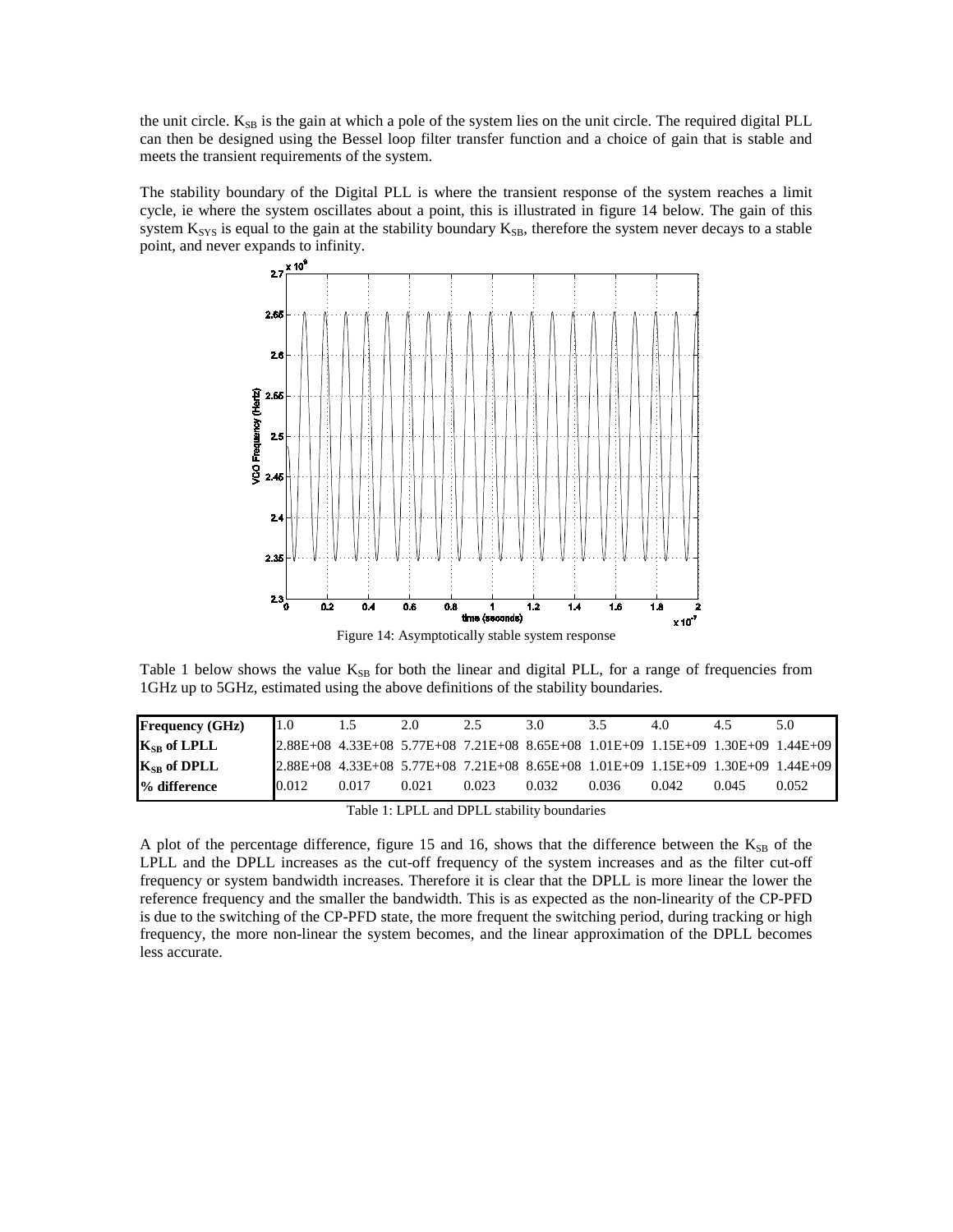

Figure 15: Plot of percentage difference between LPLL and DPLL stability boundaries as Frequencies increases



Figure 16: Plot of percentage difference between LPLL and DPLL stability boundaries as bandwidth increases

Figure 17 shows a plot of the Gain limit  $K_{SYS}$  for 4<sup>th</sup>, 5<sup>th</sup>, 6<sup>th</sup>, and 7<sup>th</sup> order linear PLLs. Any value of  $K_{SYS}$ chosen beneath the line will result in a stable system. Figure 17 shows that the gain limit increases as the linear PLL order is decreased.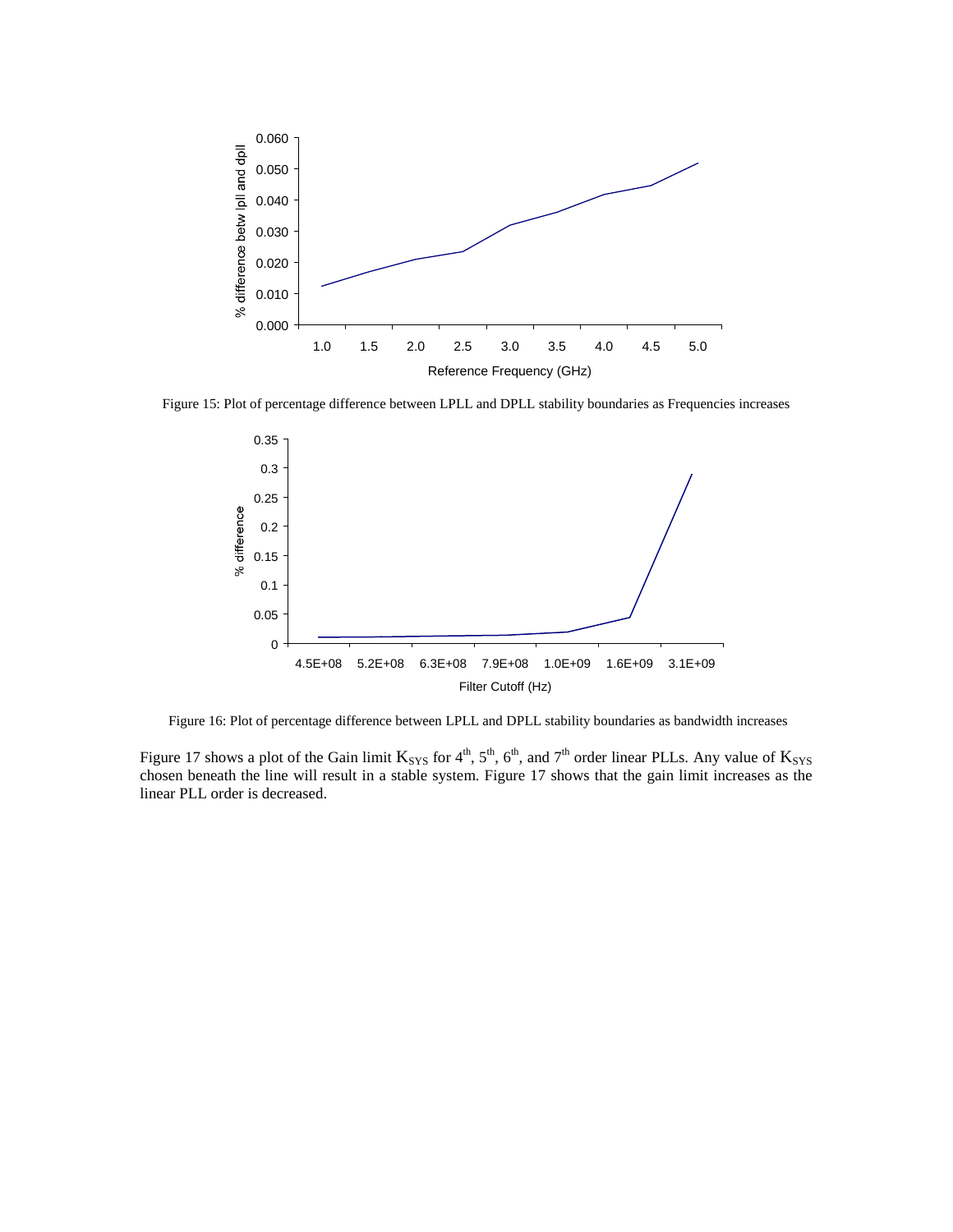

Figure 17: Plot of gain stability boundary for LPLL

The above case is for the LPLL, figure 18 shows the gain stability boundary of the DPLL for the same  $4<sup>th</sup>$ to  $7<sup>th</sup>$  order systems.



Figure 18: Plot of gain stability boundary for DPLL

Figure 18 is a plot of the DPLL systems of  $4<sup>th</sup>$  order up to  $7<sup>th</sup>$  and operating at a frequency of 1GHz. As the bandwidth of each system is increased the stability gain boundaries is increased. Similar to the linear PLL the boundary is increased as the order is decreased. The average difference between the LPLL gain boundary and the DPLL gain boundary is shown in figure 19 below. This shows that the difference between the boundaries is small, less then 0.02% for a cut-off frequency of a typical PLL with loop bandwidth of  $1/10<sup>th</sup>$  the reference frequency. But this difference increases as the filter cut-off frequency (loop bandwidth) is increased.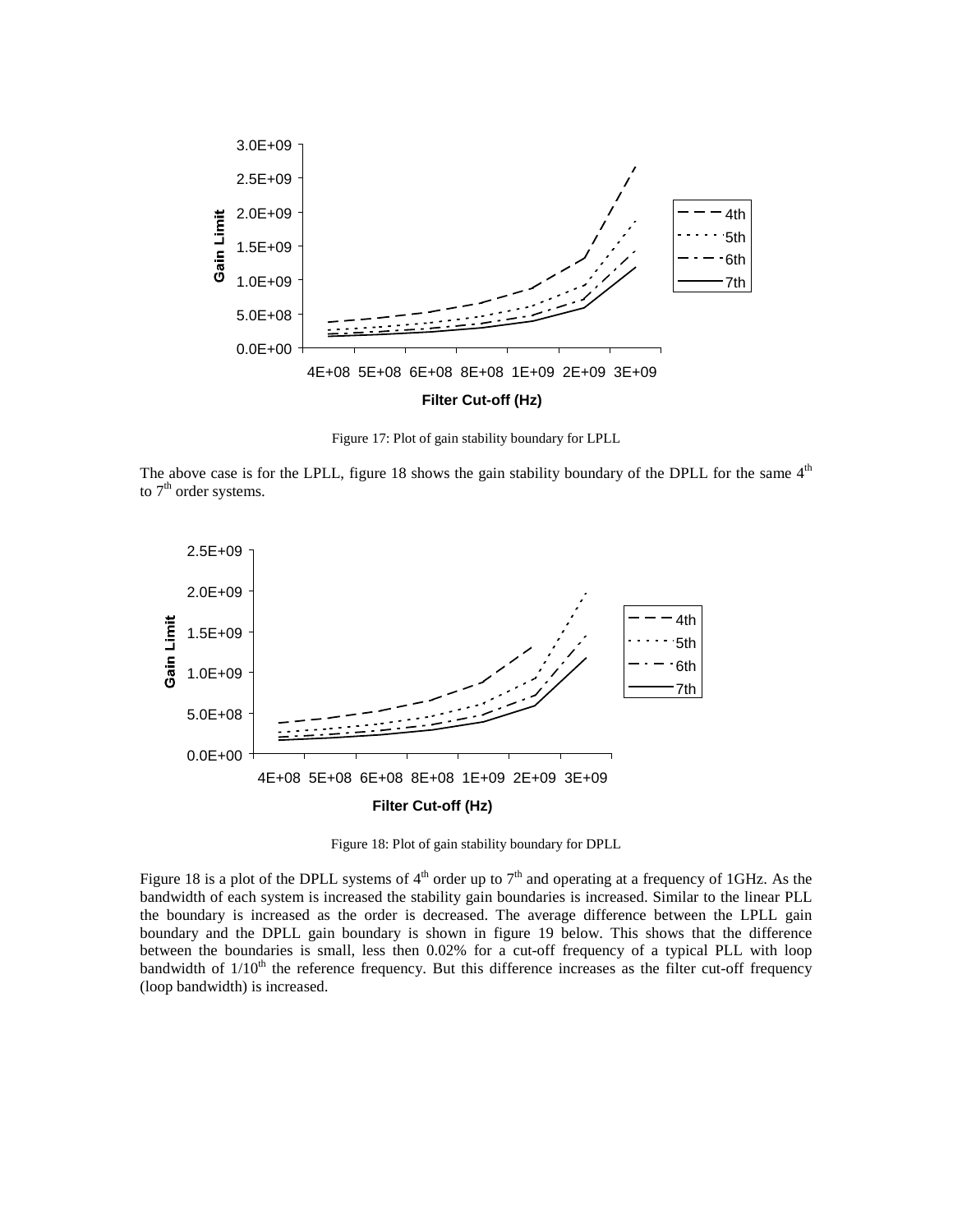

Figure 19: Plot of difference between the LPLL and DPLL gain boundaries Against filter cut-off frequency

Similarly the difference between the LPLL and DPLL gain boundaries increases as the frequency is increased, this is shown in figure 20 below where the frequency is increased from 1GHz up to 5GHz.

Consider a 5<sup>th</sup> order PLL with a reference frequency of 12 MHz. In this example the Bessel filter design technique is used to place the poles of the DPLL loop filter. Using the root locus technique from above,  $K_{SB}$  for this system is estimated to be of magnitude 4.4e6. Therefore the system should be stable for values less then K<sub>SB</sub> and unstable for values greater then K<sub>SB</sub>. In figure 20 below, the left hand plot is the system with a gain  $K_{SYS}$  of 4e6, this is stable. The plot on the right hand side is for a system of gain  $K_{SYS} = 4.5e6$ , and as expected it is unstable.



Similarly for a  $7<sup>th</sup>$  order PLL with a reference frequency of 1 GHz,  $K_{SB}$  is estimated to be 2.5e8. So plots of the system response to a gain of 2e8 and 2.6e8 are shown on the left and the right respectively, in figure 21.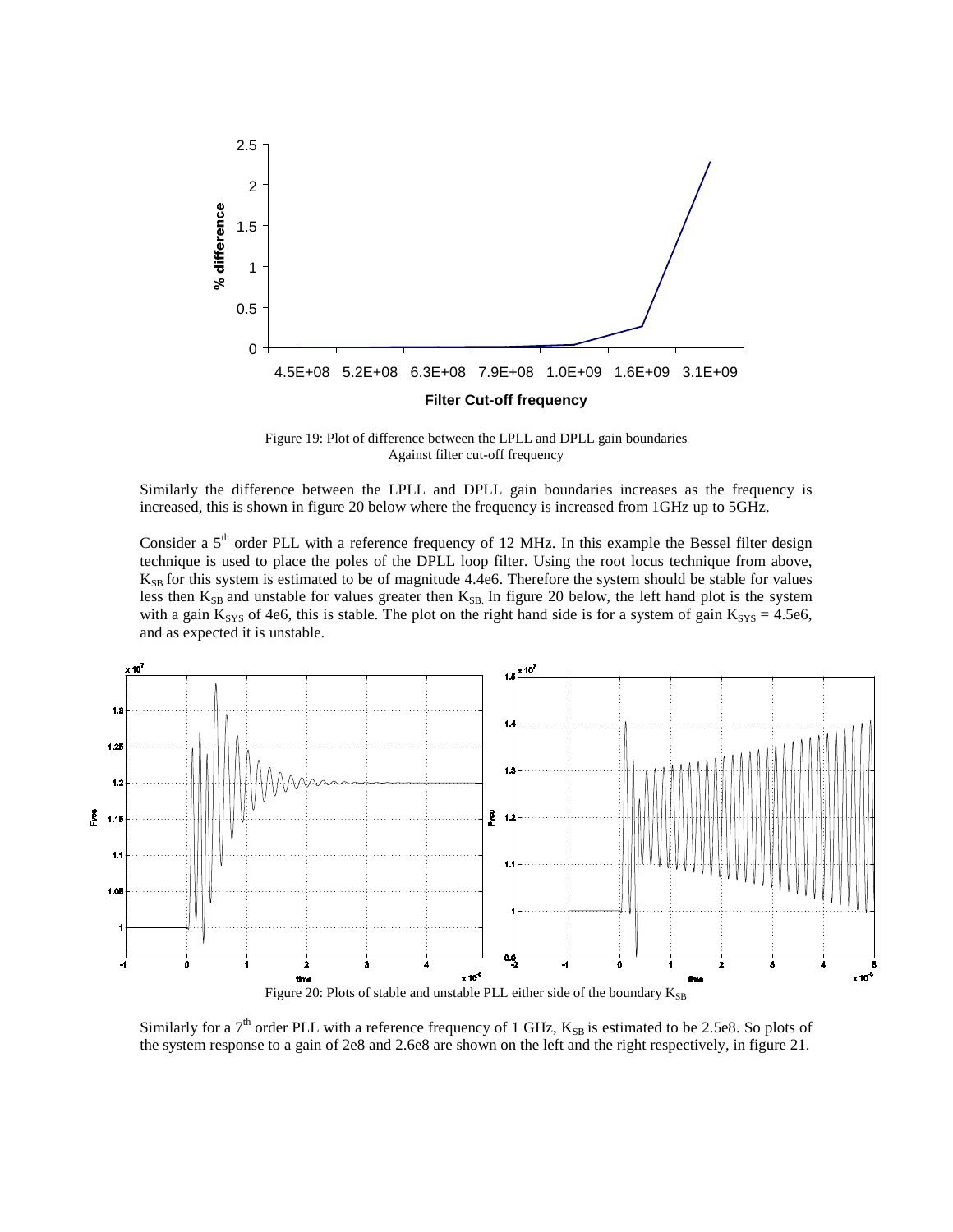

In the above example it is clear that simulating the root locus of the PLL to find the stability boundary  $K_{SB}$ is an efficient method of designing a high order DPLL. By choosing the maximum stable gain a DPLL system can be designed that has the widest loop bandwidth or fastest lock time while ensuring stability. Some systems may require faster lock time and therefore values of  $K_{SYS}$  greater then  $K_{SB}$ , to achieve this it is possible to use a wide bandwidth DPLL initially to obtain lock and then to switch in the above narrow bandwidth DPLL once the system is locked. This technique is known as gear shifting and is covered in the next section.

# **GEAR SHIFTING OF THE SYSTEM BANDWIDTH**

It has been shown that the DPLL is stable if all the poles of the equivalent LPLL lie inside the unit circle in the Z domain, however for values of  $K_{SYS}$  where the gain is too small the system will not produce fast lock. Adaptive PLLs are generally used to provide both fast-lock and low-jitter [5] by adjusting the loop bandwidth accordingly. This section proposes adapting the PLL parameters with the purpose of achieving high orders while maintaining stability. In the previous section it was shown that the DPLL has a similar response to the LPLL when the system bandwidth is small. For this reason it is feasible to design the DPLL using linear analysis as long as the DPLL bandwidth is small. However it is known that for fast lock time the DPLL bandwidth must be large. This introduces a performance trade off. The solution is adaptive PLLs or 'gear shifting'.

To obtain simultaneous fast lock and low jitter an adaptive PLL is used to dynamically adjust the bandwidth of the DPLL. The bandwidth of the DPLL is directly proportional to the closed loop gain of the system, the resistance of the loop filter, and is indirectly proportional to the divide ratio of the PLL. So the bandwidth may be adjusted by changing one of the following parameters:

- 1. Gain can be increased. This can be achieved by adaptively changing the charge pump current [6-9, 10,11,12].
- 2. Simultaneously decreasing the main divider N and the reference divider R [13]. In the out of lock state if the reference and feedback divide ratios are decreased and the reference frequency increased by factors of Q, an additional Q-fold bandwidth and settling speed enhancement can be achieved [4].
- 3. Loop filter bandwidth increased by adjusting the filter time constants [11,14,16]. This method requires a lock detector to control the switch.

In this case the system will initially have a large bandwidth which will produce a fast lock of the DPLL. However with a large bandwidth the output of the locked DPLL will have significant jitter. To reduce this a high order DPLL with poles optimally placed using Bessel filter theory is designed. This filter is then switched in once the DPLL has locked.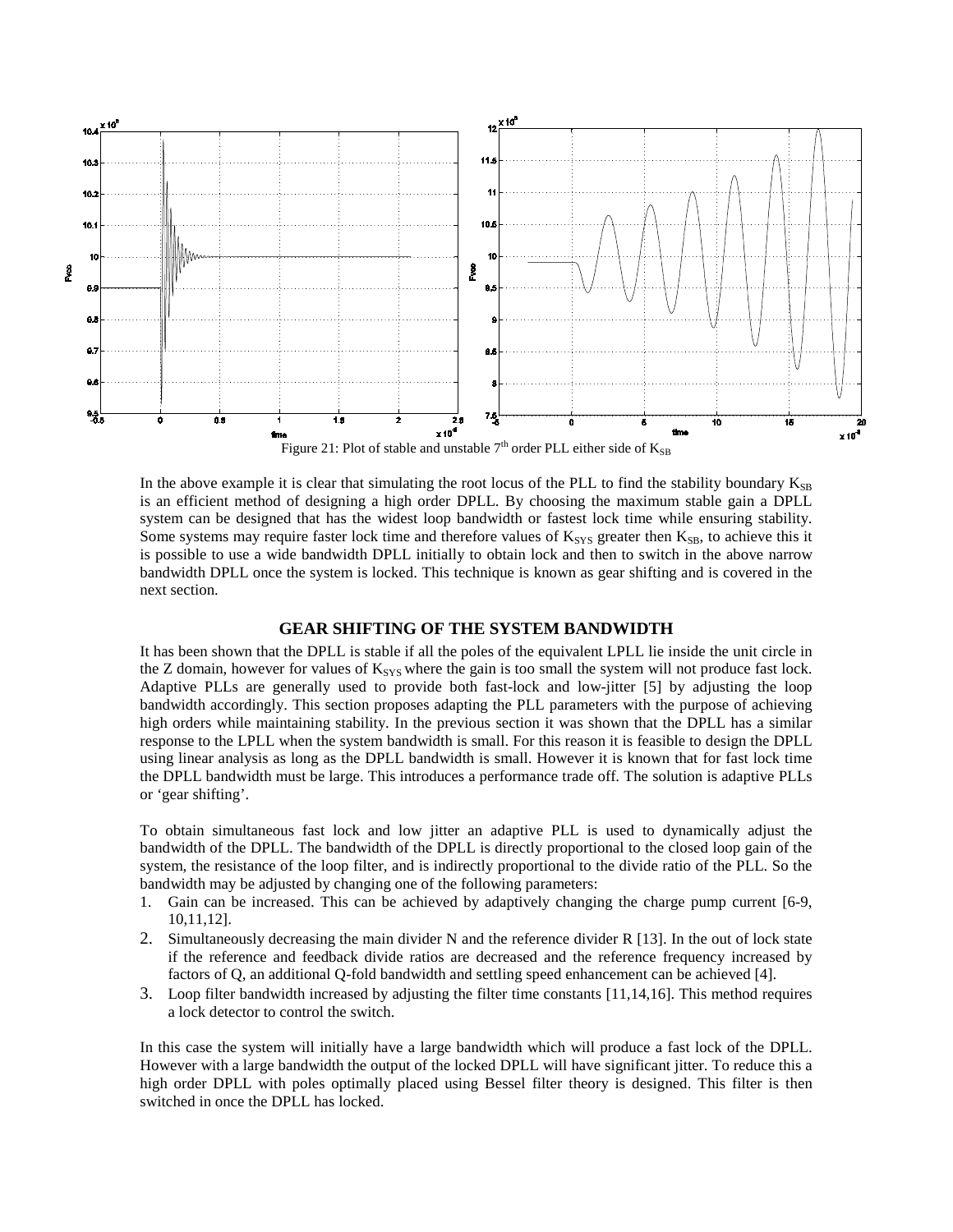The filter structure is adapted by switching in or out either a new filter system, or filter components. In such a system, pre-charging of the switched-in components is necessary. Switching in an uncharged capacitor will cause the control voltage to drop sharply. This voltage drop will knock the PLL system away from lock causing either prolonged settling time or even instability.

# **CONCLUSION**

In this paper it has been shown that a stable high order digital PLL using a Bessel filter can be designed. This technique uses the Bessel filter design criterion to choose a filter with an optimum cut-off frequency. Using standard linear theory, the PLL transfer function is converted from the s to the z-domain using the bilinear transform. The trajectory of the z-domain poles are then plotted for values of gain from zero up to the stability boundary  $K_{SB}$ . Using this stability boundary an optimum gain can be chosen to ensure the stability of the system. The results found show that the system operates as expected, displaying unstable transients for gains outside the stability boundary, and stable gains inside the stability boundary.

It has been shown that the response of the linear PLL is different to that of the DPLL. This is due to the non-linearity of the CP-PFD in the DPLL. However it was also shown that difference between the LPLL and the DPLL is proportional to the bandwidth – for narrow bandwidth DPLLs, filter cut-off of less then  $1/10<sup>th</sup>$  of the reference frequency, the DPLL can be accurately modelled using the linear theory. Similarly it was shown that the difference is proportional to the reference frequency.

# **REFERENCES**

- [1] F.M. Gardner, "*Charge pump phase lock loops*", IEEE Trans. Commun., vol. COM-28, pp. 1849- 1858,Nov 1980.
- [2] Teresa M. Almeida, and Moises S. Piedade, "*High Performance Analog and Digital PLL design*", IEEE 1999
- [3] Yao Puqiang, Zhang Juesheng, Du Wulin, "*Research about LL-DPLL Changing Order Automatically*", International conference on Circuits and Systems, 1991
- [4] Brian Daniels, Ronan Farrell, Gerard Baldwin, '*Arbitrary Order Charge Approximation Event Driven Phase Lock Loop Model*', ISSC 2004
- [5] Minoru Kamata, Takashi Shono, Takahiko Sabo, Iwao Sasase, and Shinsaku Mori, "*Third-Order Phase-Locked Loops using Dual Loops with Improved Stability*", IEEE J Solid-State Circuits 1997
- [6] Joonsuk Lee, Boemsup Kim, "*A Low-Noise Fast-Lock Phase-Locked Loop with Adaptive Bandwidth Control*", IEEE J Solid-State Circuits 2000
- [7] G Roh, Y Lee, B Kim, "*Optimum Phase-Acquisition Technique for Charge-Pump PLL*", IEEE Trans. On Circuits and Systems 1997
- [8] C Vaucher, "*An Adaptive PLL Tuning System Architecture Combining High Spectral Purity and Fast Settling Time*", IEEE J Solid-State Circuits 2000
- [9] J Maneatis, J Kim, I McClatchie, J Maxey, M Shankaradas, "*Self-Biased High-Bandwidth Low-Jitter 1-to-4096 Multiplier Clock Generator PLL*", IEEE DAC 2003
- [10] J Lee, B Kim, "*A 250MHz Low Jitter Adaptive Bandwidth PLL*", IEEE ISSCC 1999
- [11] S Sidiropoulos, D Liu, G Wei, M Horowitz, "*Adaptive Bandwidth DLLs and PLLs using Regulated Supply CMOS Buffers*", IEEE Symposium on VLSI 2000
- [12] K Nagaraj, R Shariatdoust, "*Adaptive Charge Pump for Phase-Locked Loops*", US Patent 5,208,546 1993
- [13] D Nelson, L Sun, "*Low-Noise, Fast-Lock Phase-Lock Loop with "gearshifting" Control*", US Patent 6,504,437 2003
- [14] Yiwu Tang, Yingjie Zhou, Steven Bibyk, Mohammed Ismail, "*A Low-Noise Fast Settling PLL With Extended Loop Bandwidth Enhancement By New Adaptation Technique*", IEEE J Solid-State Circuits 2001
- [15] Takao Tsukutani, Yasuaki Sumi, Masami Higashimura, Yutaka Fukui, "*Electronically Tunable Low-Pass Filter in PLL Frequency Synthesizer*", IEEE J Solid-State Circuits 2001
- [16] Yao Fuqiang, Zhang Juesheng, Du Wulin, "*Research About LL-PLL Changing Order Automatically*", IEEE International Conference on Circuits and Systems 1991